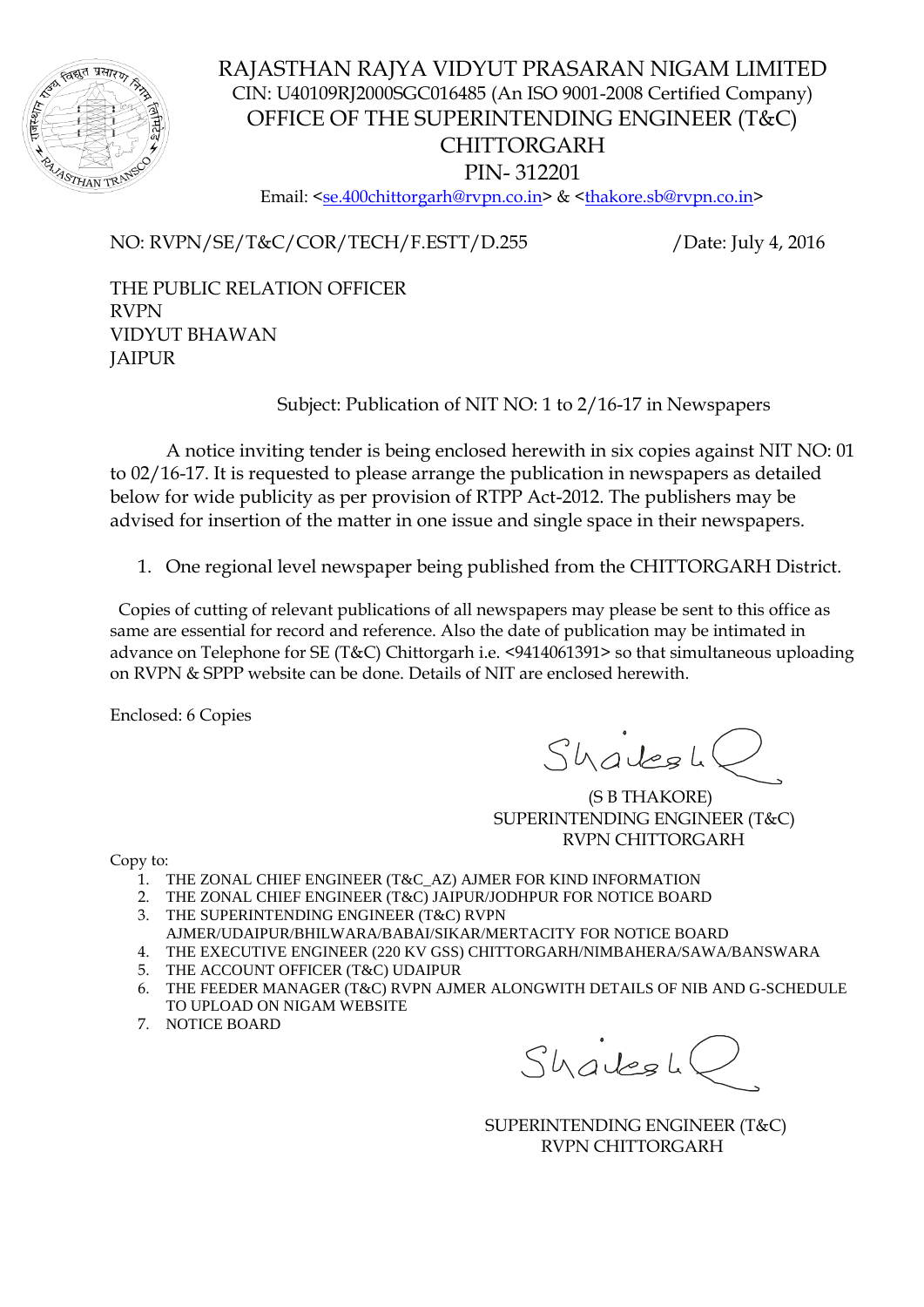

## RAJASTHAN RAJYA VIDYUT PRASARAN NIGAM LIMITED CIN: U40109RJ2000SGC016485 (An ISO 9001-2008 Certified Company) OFFICE OF THE SUPERINTENDING ENGINEER (T&C) CHITTORGARH PIN- 312201

Email: [<se.400chittorgarh@rvpn.co.in>](mailto:se.400chittorgarh@rvpn.co.in)&[<thakore.sb@rvpn.co.in>](mailto:thakore.sb@rvpn.co.in)

## NOTICE INVITING OPEN BID

Sealed bids are invited from competent and experienced firms/contractors for hiring of inspection vehicle (Car/ Jeep/ Bolero etc.) for various offices of this circle as per details given below:

| Description                                                                             | <b>NIB</b>     | Estimated         | <b>Bid Cost</b> | Bid security | Date and                                | Date and                               | Time and                     |
|-----------------------------------------------------------------------------------------|----------------|-------------------|-----------------|--------------|-----------------------------------------|----------------------------------------|------------------------------|
|                                                                                         | Number         | Cost in $\bar{z}$ | in $\bar{\tau}$ | in ₹         | time for                                | Time for                               | Date for                     |
|                                                                                         |                |                   |                 |              | Sale                                    | Submission                             | Opening                      |
| Hiring of<br><b>Inspection Vehicle</b><br>for $O/O$ S.E.<br>(T&C)<br><b>CHITTORGARH</b> | $01/2016 - 17$ | ₹ 200600/-        | $1000/-$        | ₹ 4000/-     | $Up$ to<br>25.07.2016<br>13:00<br>Hours | $Up$ to<br>25.07.2016<br>$15:00$ Hours | 25.07.2016<br>16:00<br>Hours |
| Hiring of<br><b>Inspection Vehicle</b><br>for $O/O$ XEN (220)<br>KV GSS) SAWA           | $02/2016 - 17$ | ₹ 189400          | $1000/-$        | ₹ 3800/-     | $Up$ to<br>25.07.2016<br>13:00<br>Hours | $Up$ to<br>25.07.2016<br>$15:00$ Hours | 25.07.2016<br>16:00<br>Hours |

The salient points are as under:

- 1. The Bids are being invited by Superintending Engineer (T&C) RVPN CHITTORGARH having office at 400 kV GSS MANDALDA CHITTORGARH and bid specification is to be purchased from this office. Email id is [se.400chittorgarh@rvpn.co.in](mailto:se.400chittorgarh@rvpn.co.in) and contact Number is < 9414 061391> for Shri S B THAKORE S.E. (T&C) CHITTORGARH
- 2. The Procurement process shall be governed by RTPP Act-2012 and RTPP Rules 2013.
- 3. The procurement is being done through single stage bid.
- 4. The work is to be done as per G-Schedule provided with bid specification.
- 5. The work under NIB NO: 01-02/2016-17 shall be from August 2016 to March 31, 2017. Bill is to be submitted monthly and payment shall be arranged on monthly basis as per verified bills.
- 6. Only reputed firms which have experience of above mentioned work shall be considered.
- 7. Vehicle shall not be more than 6 years old. Only vehicles with taxi permit and having valid documents shall be considered.
- 8. The bid cost (Non-Refundable) and Bid Security as given above shall be deposited in cash or by crossed Demand Draft/ Banker's Cheque payable in the name of "Accounts Officer (TCC-VII) RVPN UDAIPUR"
- 9. The purchaser does not bind himself to accept the lowest or any Bid or any part of the Bid and shall not assign any reason(s) for rejection of any Bid or a part thereof.
- 10. The bidder will have to quote the FIRM prices inclusive of all Taxes and Duties, Insurance and other related cost.
- 11. The offer should be valid for 70 days from the date of opening of Bid.

 $ShadesL$ 

 (S B THAKORE) SUPERINTENDING ENGINEER (T&C) RVPN CHITTORGARH